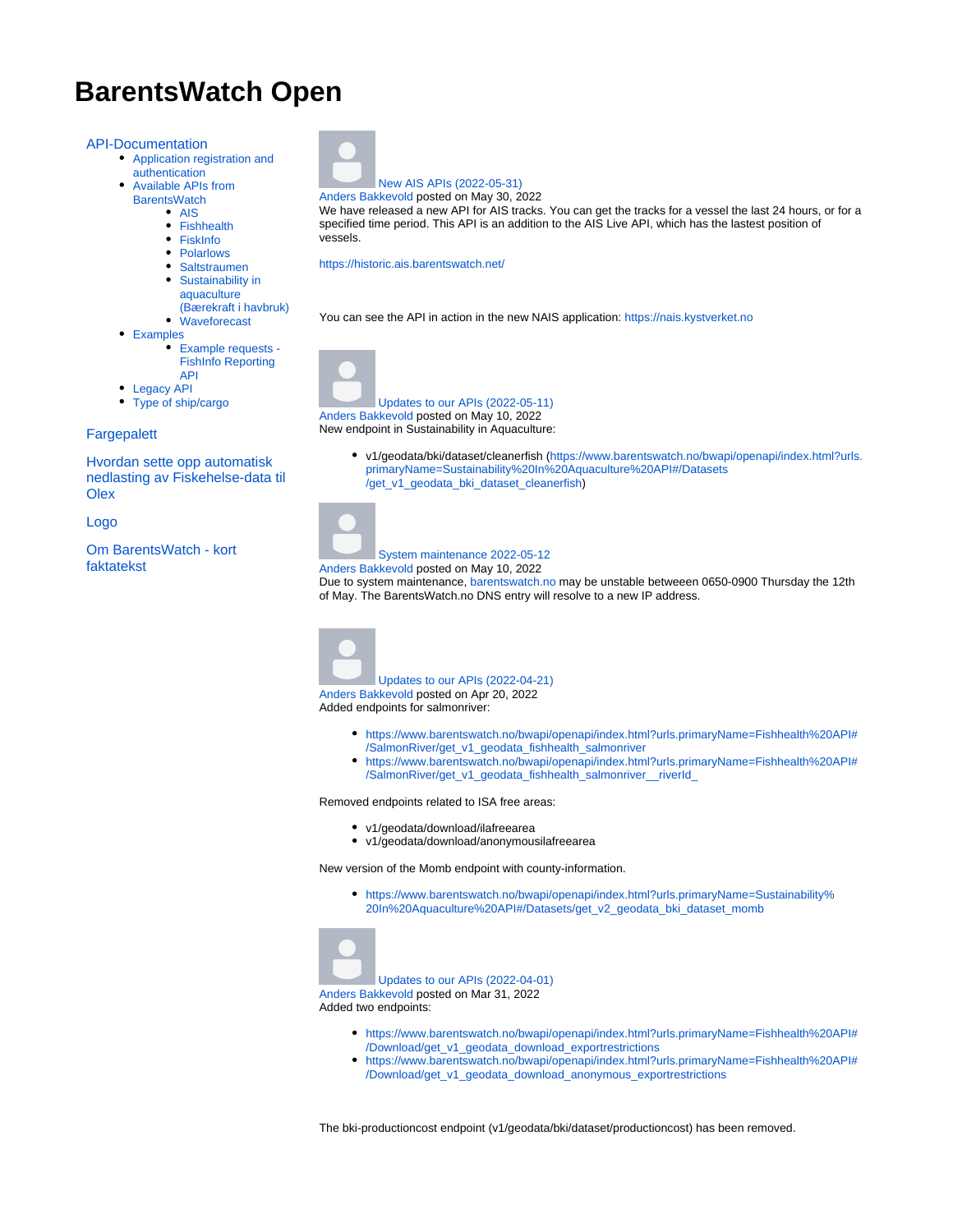

Added properties to codspawningground endpoint (updated dataset):

[https://www.barentswatch.no/bwapi/openapi/index.html?urls.primaryName=Fishhealth%20API#](https://www.barentswatch.no/bwapi/openapi/index.html?urls.primaryName=Fishhealth%20API#/CodSpawningGround/get_v1_geodata_codspawningground__id_) [/CodSpawningGround/get\\_v1\\_geodata\\_codspawningground\\_\\_id\\_](https://www.barentswatch.no/bwapi/openapi/index.html?urls.primaryName=Fishhealth%20API#/CodSpawningGround/get_v1_geodata_codspawningground__id_)



[Updates to our APIs \(2022-03-08\)](https://wiki.barentswatch.net/pages/viewpage.action?pageId=40435855) Anders Bakkevold posted on Mar 07, 2022 New endpoint:

[https://www.barentswatch.no/bwapi/openapi/index.html?urls.primaryName=Waveforecast%20API#](https://www.barentswatch.no/bwapi/openapi/index.html?urls.primaryName=Waveforecast%20API#/Karmsundet/get_v1_geodata_karmsundet) [/Karmsundet/get\\_v1\\_geodata\\_karmsundet](https://www.barentswatch.no/bwapi/openapi/index.html?urls.primaryName=Waveforecast%20API#/Karmsundet/get_v1_geodata_karmsundet)

#### Updated endpoint:

[https://www.barentswatch.no/bwapi/openapi/index.html?urls.primaryName=Sustainability%20In%](https://www.barentswatch.no/bwapi/openapi/index.html?urls.primaryName=Sustainability%20In%20Aquaculture%20API#/Datasets/get_v1_geodata_bki_dataset_profitabilityprkg) [20Aquaculture%20API#/Datasets/get\\_v1\\_geodata\\_bki\\_dataset\\_profitabilityprkg](https://www.barentswatch.no/bwapi/openapi/index.html?urls.primaryName=Sustainability%20In%20Aquaculture%20API#/Datasets/get_v1_geodata_bki_dataset_profitabilityprkg)



[New AIS API and updates to our APIs \(2022-10-02\)](https://wiki.barentswatch.net/pages/viewpage.action?pageId=37847155) Anders Bakkevold posted on Feb 09, 2022

New streaming AIS API have been released. Documentation and more information can be found here: [AIS](https://wiki.barentswatch.net/display/BO/AIS) .

Announcement in Norwegian: <https://www.barentswatch.no/artikler/tilbyr-apne-ais-data/>

The new API will continue to be developed with additional endpoints. At the same time the old AIS API is now deprecated, and we encourage everyone to migrate to the new API.

New endpoint in the Fishhealth API:

[https://www.barentswatch.no/bwapi/openapi/index.html?urls.primaryName=Fishhealth%20API#](https://www.barentswatch.no/bwapi/openapi/index.html?urls.primaryName=Fishhealth%20API#/ProtectedAreas/get_v1_geodata_protectedarea__id_) [/ProtectedAreas/get\\_v1\\_geodata\\_protectedarea\\_\\_id\\_](https://www.barentswatch.no/bwapi/openapi/index.html?urls.primaryName=Fishhealth%20API#/ProtectedAreas/get_v1_geodata_protectedarea__id_)



[Updates to our APIs \(2022-01-18\)](https://wiki.barentswatch.net/pages/viewpage.action?pageId=34079062) Anders Bakkevold posted on Jan 17, 2022 Added endpoints to Fishhealth API:

- [https://www.barentswatch.no/bwapi/openapi/index.html?urls.primaryName=Fishhealth%20API#](https://www.barentswatch.no/bwapi/openapi/index.html?urls.primaryName=Fishhealth%20API#/Download/get_v1_geodata_download_forbiddenmedicinalzone_badebehandling) [/Download/get\\_v1\\_geodata\\_download\\_forbiddenmedicinalzone\\_badebehandling](https://www.barentswatch.no/bwapi/openapi/index.html?urls.primaryName=Fishhealth%20API#/Download/get_v1_geodata_download_forbiddenmedicinalzone_badebehandling)
- [https://www.barentswatch.no/bwapi/openapi/index.html?urls.primaryName=Fishhealth%20API#](https://www.barentswatch.no/bwapi/openapi/index.html?urls.primaryName=Fishhealth%20API#/Download/get_v1_geodata_download_forbiddenmedicinalzone_kitinsyntesehemmere) [/Download/get\\_v1\\_geodata\\_download\\_forbiddenmedicinalzone\\_kitinsyntesehemmere](https://www.barentswatch.no/bwapi/openapi/index.html?urls.primaryName=Fishhealth%20API#/Download/get_v1_geodata_download_forbiddenmedicinalzone_kitinsyntesehemmere)
- [https://www.barentswatch.no/bwapi/openapi/index.html?urls.primaryName=Fishhealth%20API#](https://www.barentswatch.no/bwapi/openapi/index.html?urls.primaryName=Fishhealth%20API#/ForbiddenMedicinalZoneBadebehandling/get_v1_geodata_forbiddenmedicinalzone_badebehandling__id_) [/ForbiddenMedicinalZoneBadebehandling](https://www.barentswatch.no/bwapi/openapi/index.html?urls.primaryName=Fishhealth%20API#/ForbiddenMedicinalZoneBadebehandling/get_v1_geodata_forbiddenmedicinalzone_badebehandling__id_)
- [/get\\_v1\\_geodata\\_forbiddenmedicinalzone\\_badebehandling\\_\\_id\\_](https://www.barentswatch.no/bwapi/openapi/index.html?urls.primaryName=Fishhealth%20API#/ForbiddenMedicinalZoneBadebehandling/get_v1_geodata_forbiddenmedicinalzone_badebehandling__id_) [https://www.barentswatch.no/bwapi/openapi/index.html?urls.primaryName=Fishhealth%20API#](https://www.barentswatch.no/bwapi/openapi/index.html?urls.primaryName=Fishhealth%20API#/ForbiddenMedicinalZoneKitinsyntesehemmere/get_v1_geodata_forbiddenmedicinalzone_kitinsyntesehemmere__id_) [/ForbiddenMedicinalZoneKitinsyntesehemmere](https://www.barentswatch.no/bwapi/openapi/index.html?urls.primaryName=Fishhealth%20API#/ForbiddenMedicinalZoneKitinsyntesehemmere/get_v1_geodata_forbiddenmedicinalzone_kitinsyntesehemmere__id_) [/get\\_v1\\_geodata\\_forbiddenmedicinalzone\\_kitinsyntesehemmere\\_\\_id\\_](https://www.barentswatch.no/bwapi/openapi/index.html?urls.primaryName=Fishhealth%20API#/ForbiddenMedicinalZoneKitinsyntesehemmere/get_v1_geodata_forbiddenmedicinalzone_kitinsyntesehemmere__id_)



Anders Bakkevold posted on Nov 21, 2021 New endpoint: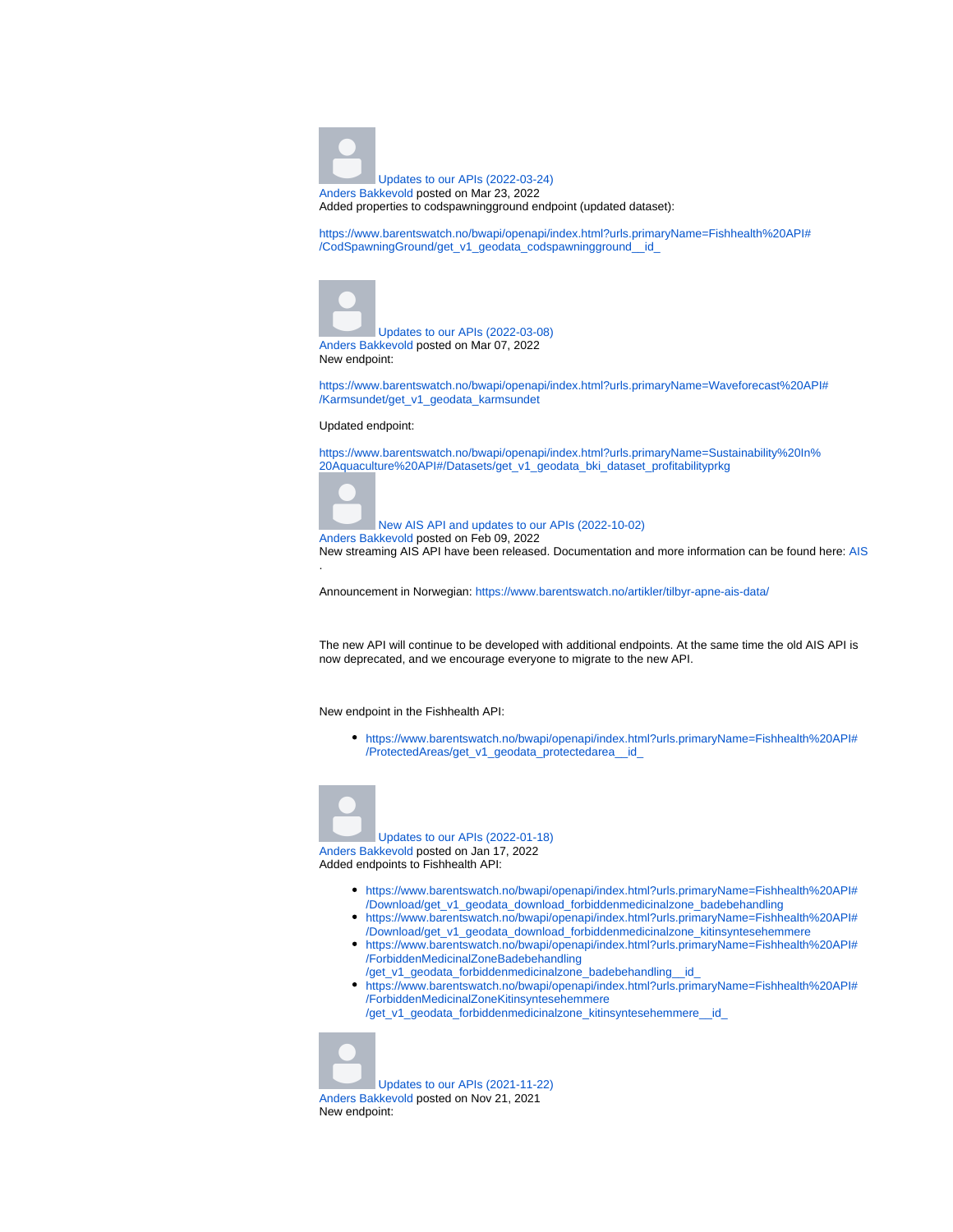[https://www.barentswatch.no/bwapi/openapi/index.html?urls.primaryName=FishInfo%](https://www.barentswatch.no/bwapi/openapi/index.html?urls.primaryName=FishInfo%20reporting%20API#/FishingFacility/get_v1_geodata_fishingfacilityownhistoric__since_) [20reporting%20API#/FishingFacility/get\\_v1\\_geodata\\_fishingfacilityownhistoric\\_\\_since\\_](https://www.barentswatch.no/bwapi/openapi/index.html?urls.primaryName=FishInfo%20reporting%20API#/FishingFacility/get_v1_geodata_fishingfacilityownhistoric__since_)



#### [Updates to our APIs \(2021-09-30\)](https://wiki.barentswatch.net/pages/viewpage.action?pageId=23560583) Anders Bakkevold posted on Sep 29, 2021

Almost all FishInfo reporting endpoints have been updated. The biggest change is that more information is collected in a vesselprofile, that users are connected to. The endpoints have been simplified, as the profile information no longer need to be passed along.

- New endpoint to reset a fishing gear:
	- [https://www.barentswatch.no/bwapi/openapi/index.html?urls.primaryName=FishInfo%](https://www.barentswatch.no/bwapi/openapi/index.html?urls.primaryName=FishInfo%20reporting%20API#/Reporting/post_v1_geodata_fishingfacilitychange_reset) [20reporting%20API#/Reporting/post\\_v1\\_geodata\\_fishingfacilitychange\\_reset](https://www.barentswatch.no/bwapi/openapi/index.html?urls.primaryName=FishInfo%20reporting%20API#/Reporting/post_v1_geodata_fishingfacilitychange_reset)
- New endpoint to report lost fishing gear: [https://www.barentswatch.no/bwapi/openapi/index.html?urls.primaryName=FishInfo%](https://www.barentswatch.no/bwapi/openapi/index.html?urls.primaryName=FishInfo%20reporting%20API#/Reporting/post_v1_geodata_fishingfacilitychange_lost) [20reporting%20API#/Reporting/post\\_v1\\_geodata\\_fishingfacilitychange\\_lost](https://www.barentswatch.no/bwapi/openapi/index.html?urls.primaryName=FishInfo%20reporting%20API#/Reporting/post_v1_geodata_fishingfacilitychange_lost)
- New endpoint to get lostreports for the user:
	- [https://www.barentswatch.no/bwapi/openapi/index.html?urls.primaryName=FishInfo%](https://www.barentswatch.no/bwapi/openapi/index.html?urls.primaryName=FishInfo%20reporting%20API#/Reporting/get_v1_geodata_lostreports) [20reporting%20API#/Reporting/get\\_v1\\_geodata\\_lostreports](https://www.barentswatch.no/bwapi/openapi/index.html?urls.primaryName=FishInfo%20reporting%20API#/Reporting/get_v1_geodata_lostreports)
- New v2 of endpoint to remove report:
	- [https://www.barentswatch.no/bwapi/openapi/index.html?urls.primaryName=FishInfo%](https://www.barentswatch.no/bwapi/openapi/index.html?urls.primaryName=FishInfo%20reporting%20API#/Reporting/delete_v2_geodata_fishingfacilitychange__changeId_) [20reporting%20API#/Reporting/delete\\_v2\\_geodata\\_fishingfacilitychange\\_\\_changeId\\_](https://www.barentswatch.no/bwapi/openapi/index.html?urls.primaryName=FishInfo%20reporting%20API#/Reporting/delete_v2_geodata_fishingfacilitychange__changeId_)
- New v3 of endpoint to report deployed fishing gear: [https://www.barentswatch.no/bwapi/openapi/index.html?urls.primaryName=FishInfo%](https://www.barentswatch.no/bwapi/openapi/index.html?urls.primaryName=FishInfo%20reporting%20API#/Reporting/post_v3_geodata_fishingfacilitychange_deployed) [20reporting%20API#/Reporting/post\\_v3\\_geodata\\_fishingfacilitychange\\_deployed](https://www.barentswatch.no/bwapi/openapi/index.html?urls.primaryName=FishInfo%20reporting%20API#/Reporting/post_v3_geodata_fishingfacilitychange_deployed)
- New v3 of endpoint to report retrieved fishing gear:
	- [https://www.barentswatch.no/bwapi/openapi/index.html?urls.primaryName=FishInfo%](https://www.barentswatch.no/bwapi/openapi/index.html?urls.primaryName=FishInfo%20reporting%20API#/Reporting/post_v3_geodata_fishingfacilitychange_retrieved) [20reporting%20API#/Reporting/post\\_v3\\_geodata\\_fishingfacilitychange\\_retrieved](https://www.barentswatch.no/bwapi/openapi/index.html?urls.primaryName=FishInfo%20reporting%20API#/Reporting/post_v3_geodata_fishingfacilitychange_retrieved)
- New v3 of endpoint to get all fishing gear and reports for the user:
	- [https://www.barentswatch.no/bwapi/openapi/index.html?urls.primaryName=FishInfo%](https://www.barentswatch.no/bwapi/openapi/index.html?urls.primaryName=FishInfo%20reporting%20API#/Reporting/get_v3_geodata_fishingfacilitychanges) [20reporting%20API#/Reporting/get\\_v3\\_geodata\\_fishingfacilitychanges](https://www.barentswatch.no/bwapi/openapi/index.html?urls.primaryName=FishInfo%20reporting%20API#/Reporting/get_v3_geodata_fishingfacilitychanges)
- New v3 of endpoint to get the profile of the user: [https://www.barentswatch.no/bwapi/openapi/index.html?urls.primaryName=FishInfo%](https://www.barentswatch.no/bwapi/openapi/index.html?urls.primaryName=FishInfo%20reporting%20API#/Profile/get_v3_geodata_fishingfacilityprofile) [20reporting%20API#/Profile/get\\_v3\\_geodata\\_fishingfacilityprofile](https://www.barentswatch.no/bwapi/openapi/index.html?urls.primaryName=FishInfo%20reporting%20API#/Profile/get_v3_geodata_fishingfacilityprofile)
- New endpoint to update contactdetails of vessel:
	- [https://www.barentswatch.no/bwapi/openapi/index.html?urls.primaryName=FishInfo%](https://www.barentswatch.no/bwapi/openapi/index.html?urls.primaryName=FishInfo%20reporting%20API#/Profile/post_v1_vessel_contactdetails) [20reporting%20API#/Profile/post\\_v1\\_vessel\\_contactdetails](https://www.barentswatch.no/bwapi/openapi/index.html?urls.primaryName=FishInfo%20reporting%20API#/Profile/post_v1_vessel_contactdetails)

There are also updates to the fishingfacility/fishing gear endpoints:

- New v2 of endpoint to get fishing gear and updates:
	- [https://www.barentswatch.no/bwapi/openapi/index.html?urls.primaryName=FishInfo%](https://www.barentswatch.no/bwapi/openapi/index.html?urls.primaryName=FishInfo%20reporting%20API#/FishingFacility/get_v2_geodata_fishingfacilityupdates) [20reporting%20API#/FishingFacility/get\\_v2\\_geodata\\_fishingfacilityupdates](https://www.barentswatch.no/bwapi/openapi/index.html?urls.primaryName=FishInfo%20reporting%20API#/FishingFacility/get_v2_geodata_fishingfacilityupdates)
- New v3 of endpoint to get fishing gear by vessel:
	- [https://www.barentswatch.no/bwapi/openapi/index.html?urls.primaryName=FishInfo%](https://www.barentswatch.no/bwapi/openapi/index.html?urls.primaryName=FishInfo%20reporting%20API#/FishingFacility/get_v3_geodata_fishingfacility) [20reporting%20API#/FishingFacility/get\\_v3\\_geodata\\_fishingfacility](https://www.barentswatch.no/bwapi/openapi/index.html?urls.primaryName=FishInfo%20reporting%20API#/FishingFacility/get_v3_geodata_fishingfacility)
- New v3 of endpoint to get a specified fishing gear:
	- [https://www.barentswatch.no/bwapi/openapi/index.html?urls.primaryName=FishInfo%](https://www.barentswatch.no/bwapi/openapi/index.html?urls.primaryName=FishInfo%20reporting%20API#/FishingFacility/get_v3_geodata_fishingfacility__toolId_) [20reporting%20API#/FishingFacility/get\\_v3\\_geodata\\_fishingfacility\\_\\_toolId\\_](https://www.barentswatch.no/bwapi/openapi/index.html?urls.primaryName=FishInfo%20reporting%20API#/FishingFacility/get_v3_geodata_fishingfacility__toolId_)

Endpoints that have been replaced by new versions have been marked as deprecated.O)

The old endpoints have a minor update: contactPersonName and contactPersonPhone are no longer required.



[Updates to our APIs \(2021-09-07\)](https://wiki.barentswatch.net/pages/viewpage.action?pageId=23560332) Anders Bakkevold posted on Sep 06, 2021 New endpoints:

- [https://www.barentswatch.no/bwapi/openapi/index.html?urls.primaryName=FishInfo%20API#](https://www.barentswatch.no/bwapi/openapi/index.html?urls.primaryName=FishInfo%20API#/Download/get_v1_geodata_download_anonymous_andoya_firing_range_danger_zone) [/Download/get\\_v1\\_geodata\\_download\\_anonymous\\_andoya\\_firing\\_range\\_danger\\_zone](https://www.barentswatch.no/bwapi/openapi/index.html?urls.primaryName=FishInfo%20API#/Download/get_v1_geodata_download_anonymous_andoya_firing_range_danger_zone)
- [https://www.barentswatch.no/bwapi/openapi/index.html?urls.primaryName=Sustainability%](https://www.barentswatch.no/bwapi/openapi/index.html?urls.primaryName=Sustainability%20In%20Aquaculture%20API#/SeaAreaUsage/get_v1_geodata_bki_dataset_seaareabycounty) [20In%20Aquaculture%20API#/SeaAreaUsage/get\\_v1\\_geodata\\_bki\\_dataset\\_seaareabycounty](https://www.barentswatch.no/bwapi/openapi/index.html?urls.primaryName=Sustainability%20In%20Aquaculture%20API#/SeaAreaUsage/get_v1_geodata_bki_dataset_seaareabycounty)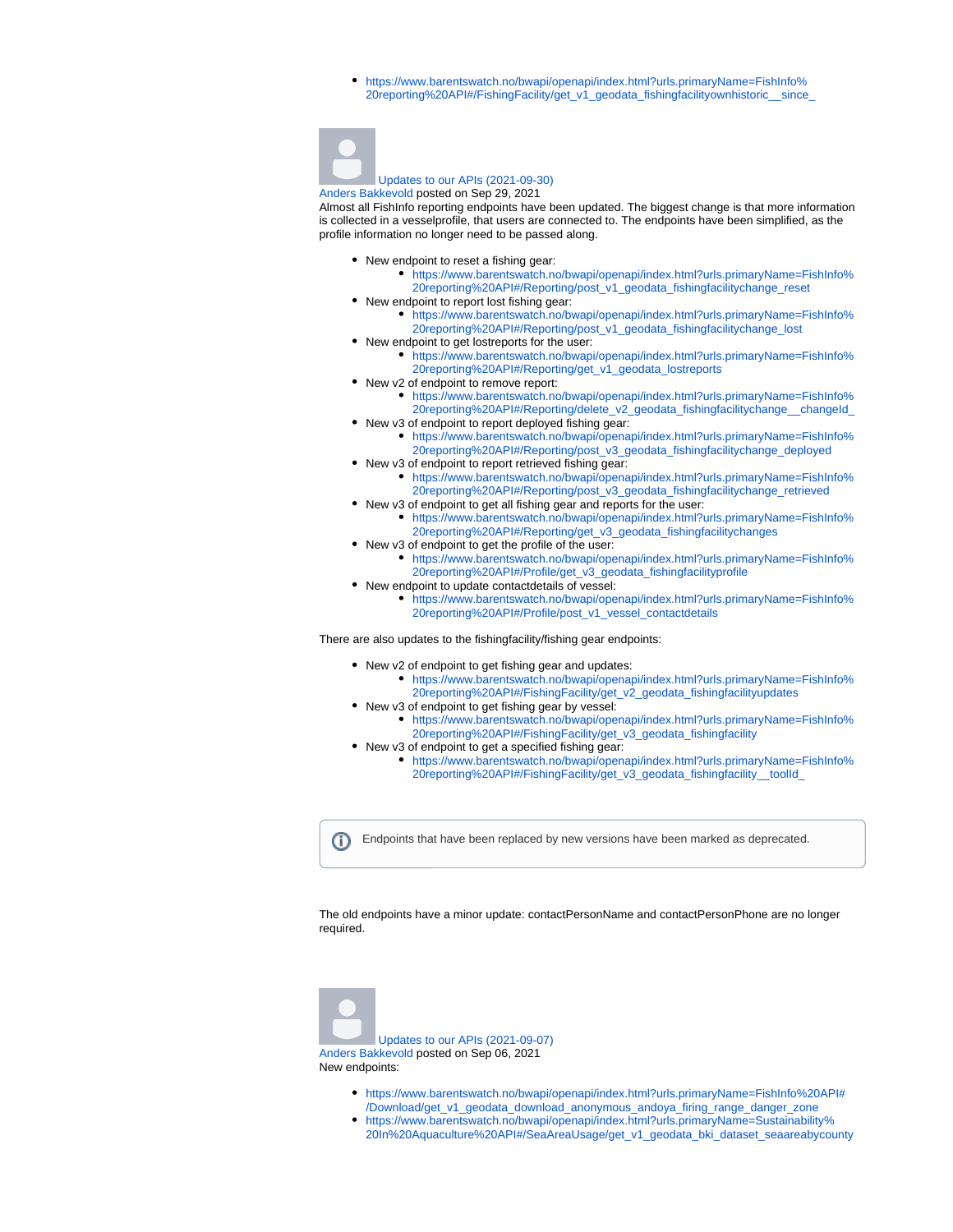[https://www.barentswatch.no/bwapi/openapi/index.html?urls.primaryName=Sustainability%](https://www.barentswatch.no/bwapi/openapi/index.html?urls.primaryName=Sustainability%20In%20Aquaculture%20API#/SeaAreaUsage/get_v1_geodata_bki_dataset_seaareabymunicipality) [20In%20Aquaculture%20API#/SeaAreaUsage](https://www.barentswatch.no/bwapi/openapi/index.html?urls.primaryName=Sustainability%20In%20Aquaculture%20API#/SeaAreaUsage/get_v1_geodata_bki_dataset_seaareabymunicipality) [/get\\_v1\\_geodata\\_bki\\_dataset\\_seaareabymunicipality](https://www.barentswatch.no/bwapi/openapi/index.html?urls.primaryName=Sustainability%20In%20Aquaculture%20API#/SeaAreaUsage/get_v1_geodata_bki_dataset_seaareabymunicipality)

#### Added stopTime property to vesseltrack endpoints:

- [https://www.barentswatch.no/bwapi/openapi/index.html?urls.primaryName=Fishhealth%20API#](https://www.barentswatch.no/bwapi/openapi/index.html?urls.primaryName=Fishhealth%20API#/VesselTrackWeek/get_v1_geodata_fishhealth_locality__localityno__vessel__year___week_) [/VesselTrackWeek/get\\_v1\\_geodata\\_fishhealth\\_locality\\_\\_localityno\\_\\_vessel\\_\\_year\\_\\_\\_week\\_](https://www.barentswatch.no/bwapi/openapi/index.html?urls.primaryName=Fishhealth%20API#/VesselTrackWeek/get_v1_geodata_fishhealth_locality__localityno__vessel__year___week_)
- [https://www.barentswatch.no/bwapi/openapi/index.html?urls.primaryName=Fishhealth%20API#](https://www.barentswatch.no/bwapi/openapi/index.html?urls.primaryName=Fishhealth%20API#/VesselTrackWeek/get_v1_geodata_fishhealth_vesseltrack__mmsi___year___week_) [/VesselTrackWeek/get\\_v1\\_geodata\\_fishhealth\\_vesseltrack\\_\\_mmsi\\_\\_\\_year\\_\\_\\_week\\_](https://www.barentswatch.no/bwapi/openapi/index.html?urls.primaryName=Fishhealth%20API#/VesselTrackWeek/get_v1_geodata_fishhealth_vesseltrack__mmsi___year___week_)



[Updates to our APIs \(2021-06-30\)](https://wiki.barentswatch.net/pages/viewpage.action?pageId=18940341) Anders Bakkevold posted on Jun 29, 2021 New properties added to endpoints with escape-information:

- [https://www.barentswatch.no/bwapi/openapi/index.html?urls.primaryName=Fishhealth%20API#](https://www.barentswatch.no/bwapi/openapi/index.html?urls.primaryName=Fishhealth%20API#/FishhealthLocality/get_v1_geodata_fishhealth_locality__localityId___year___week_) [/FishhealthLocality/get\\_v1\\_geodata\\_fishhealth\\_locality\\_\\_localityId\\_\\_\\_year\\_\\_\\_week\\_](https://www.barentswatch.no/bwapi/openapi/index.html?urls.primaryName=Fishhealth%20API#/FishhealthLocality/get_v1_geodata_fishhealth_locality__localityId___year___week_)
- [https://www.barentswatch.no/bwapi/openapi/index.html?urls.primaryName=Fishhealth%20API#](https://www.barentswatch.no/bwapi/openapi/index.html?urls.primaryName=Fishhealth%20API#/FishhealthLocality/get_v1_geodata_fishhealth__year___week_) [/FishhealthLocality/get\\_v1\\_geodata\\_fishhealth\\_\\_year\\_\\_\\_week\\_](https://www.barentswatch.no/bwapi/openapi/index.html?urls.primaryName=Fishhealth%20API#/FishhealthLocality/get_v1_geodata_fishhealth__year___week_)
- [https://www.barentswatch.no/bwapi/openapi/index.html?urls.primaryName=Fishhealth%20API#](https://www.barentswatch.no/bwapi/openapi/index.html?urls.primaryName=Fishhealth%20API#/FishhealthLocality/get_v1_geodata_fishhealth_locality__localityNo__escape__year_) [/FishhealthLocality/get\\_v1\\_geodata\\_fishhealth\\_locality\\_\\_localityNo\\_\\_escape\\_\\_year\\_](https://www.barentswatch.no/bwapi/openapi/index.html?urls.primaryName=Fishhealth%20API#/FishhealthLocality/get_v1_geodata_fishhealth_locality__localityNo__escape__year_)

[Updates to our APIs \(2021-05-20\)](https://wiki.barentswatch.net/pages/viewpage.action?pageId=17072470) Arne Vidar Sjønøst posted on May 19, 2021 New endpoints

### **Fishhealth API**

[https://www.barentswatch.no/bwapi/openapi/index.html?urls.primaryName=Fishhealth%20API#](https://www.barentswatch.no/bwapi/openapi/index.html?urls.primaryName=Fishhealth%20API#/Download/get_v1_geodata_download_anonymousilafreearea) [/Download/get\\_v1\\_geodata\\_download\\_anonymousilafreearea](https://www.barentswatch.no/bwapi/openapi/index.html?urls.primaryName=Fishhealth%20API#/Download/get_v1_geodata_download_anonymousilafreearea) [https://www.barentswatch.no/bwapi/openapi/index.html?urls.primaryName=Fishhealth%20API#](https://www.barentswatch.no/bwapi/openapi/index.html?urls.primaryName=Fishhealth%20API#/Download/get_v1_geodata_download_anonymousilaprotectionzone) [/Download/get\\_v1\\_geodata\\_download\\_anonymousilaprotectionzone](https://www.barentswatch.no/bwapi/openapi/index.html?urls.primaryName=Fishhealth%20API#/Download/get_v1_geodata_download_anonymousilaprotectionzone) [https://www.barentswatch.no/bwapi/openapi/index.html?urls.primaryName=Fishhealth%20API#](https://www.barentswatch.no/bwapi/openapi/index.html?urls.primaryName=Fishhealth%20API#/Download/get_v1_geodata_download_anonymousilasurveillancezone) [/Download/get\\_v1\\_geodata\\_download\\_anonymousilasurveillancezone](https://www.barentswatch.no/bwapi/openapi/index.html?urls.primaryName=Fishhealth%20API#/Download/get_v1_geodata_download_anonymousilasurveillancezone) [https://www.barentswatch.no/bwapi/openapi/index.html?urls.primaryName=Fishhealth%20API#](https://www.barentswatch.no/bwapi/openapi/index.html?urls.primaryName=Fishhealth%20API#/Download/get_v1_geodata_download_anonymouslocalitieswithila) [/Download/get\\_v1\\_geodata\\_download\\_anonymouslocalitieswithila](https://www.barentswatch.no/bwapi/openapi/index.html?urls.primaryName=Fishhealth%20API#/Download/get_v1_geodata_download_anonymouslocalitieswithila) [https://www.barentswatch.no/bwapi/openapi/index.html?urls.primaryName=Fishhealth%20API#](https://www.barentswatch.no/bwapi/openapi/index.html?urls.primaryName=Fishhealth%20API#/Download/get_v1_geodata_download_anonymouslocalitieswithpd) [/Download/get\\_v1\\_geodata\\_download\\_anonymouslocalitieswithpd](https://www.barentswatch.no/bwapi/openapi/index.html?urls.primaryName=Fishhealth%20API#/Download/get_v1_geodata_download_anonymouslocalitieswithpd) [https://www.barentswatch.no/bwapi/openapi/index.html?urls.primaryName=Fishhealth%20API#](https://www.barentswatch.no/bwapi/openapi/index.html?urls.primaryName=Fishhealth%20API#/Download/get_v1_geodata_download_anonymouslocalityarea) [/Download/get\\_v1\\_geodata\\_download\\_anonymouslocalityarea](https://www.barentswatch.no/bwapi/openapi/index.html?urls.primaryName=Fishhealth%20API#/Download/get_v1_geodata_download_anonymouslocalityarea) [https://www.barentswatch.no/bwapi/openapi/index.html?urls.primaryName=Fishhealth%20API#](https://www.barentswatch.no/bwapi/openapi/index.html?urls.primaryName=Fishhealth%20API#/Download/get_v1_geodata_download_anonymouspdzone_borders) [/Download/get\\_v1\\_geodata\\_download\\_anonymouspdzone\\_borders](https://www.barentswatch.no/bwapi/openapi/index.html?urls.primaryName=Fishhealth%20API#/Download/get_v1_geodata_download_anonymouspdzone_borders) [https://www.barentswatch.no/bwapi/openapi/index.html?urls.primaryName=Fishhealth%20API#](https://www.barentswatch.no/bwapi/openapi/index.html?urls.primaryName=Fishhealth%20API#/Download/get_v1_geodata_download_anonymouspdprotectionzone) [/Download/get\\_v1\\_geodata\\_download\\_anonymouspdprotectionzone](https://www.barentswatch.no/bwapi/openapi/index.html?urls.primaryName=Fishhealth%20API#/Download/get_v1_geodata_download_anonymouspdprotectionzone) [https://www.barentswatch.no/bwapi/openapi/index.html?urls.primaryName=Fishhealth%20API#](https://www.barentswatch.no/bwapi/openapi/index.html?urls.primaryName=Fishhealth%20API#/Download/get_v1_geodata_download_anonymouspdsurveillancezone) [/Download/get\\_v1\\_geodata\\_download\\_anonymouspdsurveillancezone](https://www.barentswatch.no/bwapi/openapi/index.html?urls.primaryName=Fishhealth%20API#/Download/get_v1_geodata_download_anonymouspdsurveillancezone) [https://www.barentswatch.no/bwapi/openapi/index.html?urls.primaryName=Fishhealth%20API#](https://www.barentswatch.no/bwapi/openapi/index.html?urls.primaryName=Fishhealth%20API#/Download/get_v1_geodata_download_localitieswithpd) [/Download/get\\_v1\\_geodata\\_download\\_localitieswithpd](https://www.barentswatch.no/bwapi/openapi/index.html?urls.primaryName=Fishhealth%20API#/Download/get_v1_geodata_download_localitieswithpd) [https://www.barentswatch.no/bwapi/openapi/index.html?urls.primaryName=Fishhealth%20API#](https://www.barentswatch.no/bwapi/openapi/index.html?urls.primaryName=Fishhealth%20API#/Download/get_v1_geodata_download_localitieswithila) [/Download/get\\_v1\\_geodata\\_download\\_localitieswithila](https://www.barentswatch.no/bwapi/openapi/index.html?urls.primaryName=Fishhealth%20API#/Download/get_v1_geodata_download_localitieswithila)

## **Waveforecast API**

[https://www.barentswatch.no/bwapi/openapi/index.html?urls.primaryName=Waveforecast%20API#](https://www.barentswatch.no/bwapi/openapi/index.html?urls.primaryName=Waveforecast%20API#/CustomRoute/get_v2_geodata_waveforecast_route_customroutearea) [/CustomRoute/get\\_v2\\_geodata\\_waveforecast\\_route\\_customroutearea](https://www.barentswatch.no/bwapi/openapi/index.html?urls.primaryName=Waveforecast%20API#/CustomRoute/get_v2_geodata_waveforecast_route_customroutearea)

## **WMS/WFS**

bw:localitieswithila - This layer has aquaculture sites with ongoing ISA disease outbreaks. The data is from Veterinærinstituttet.

bw:localitieswithpd - This layer has aquaculture sites with ongoing PD disease outbreaks. The data is from Veterinærinstituttet.

<https://geoserver.barentswatch.no/geoserver/ows?service=wms&version=1.3.0&request=GetCapabilities>